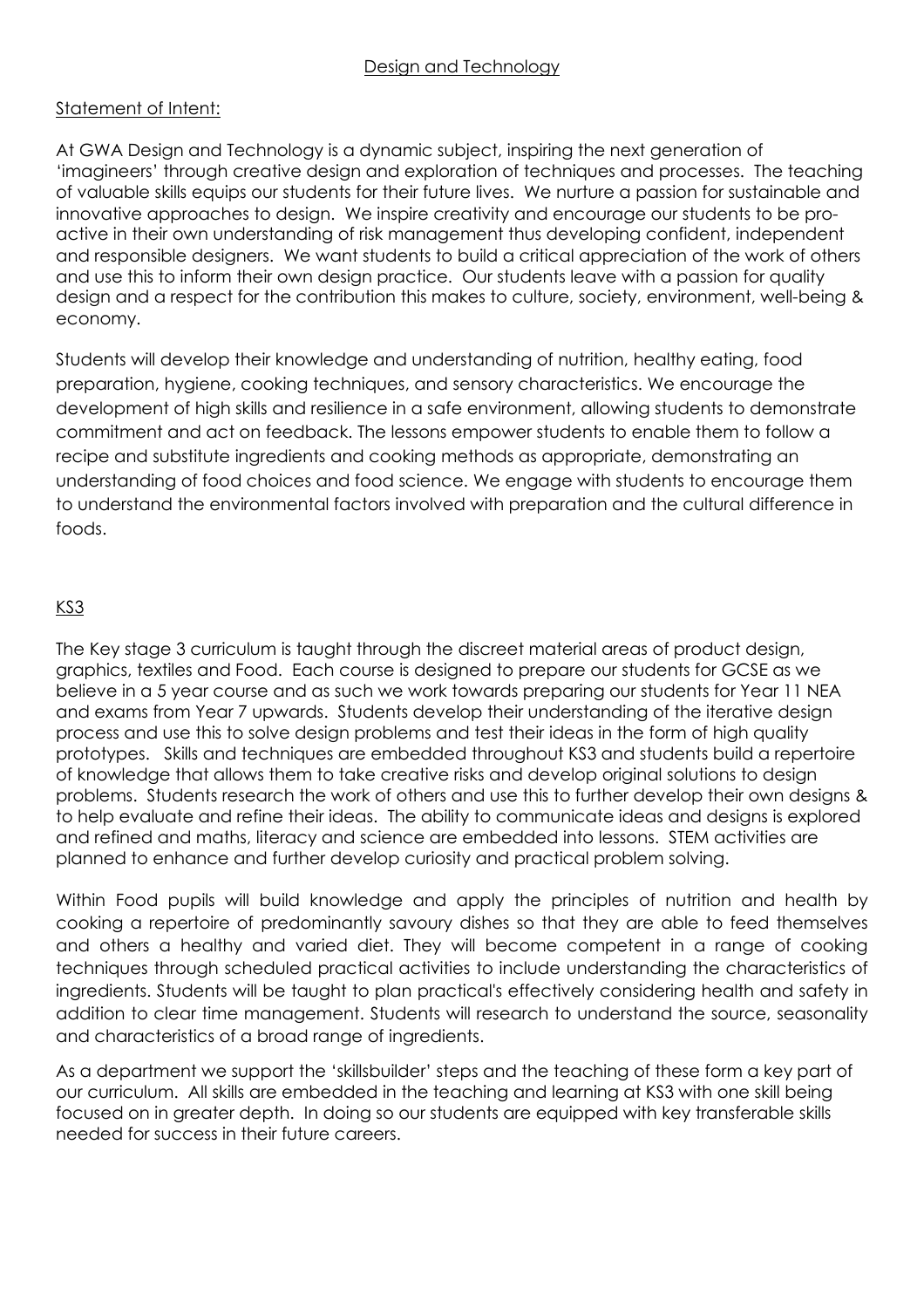| <u>Skill</u>    | rear) | Year 8 | ear 9' |
|-----------------|-------|--------|--------|
| <b>Teamwork</b> |       |        |        |
| Leadership      |       |        |        |
| Creativity      |       | △      |        |
| Problem Solving |       |        |        |
| Listening       |       |        |        |
| Presenting      |       |        |        |

KS4

## GCSE in Design Technology (AQA)

This exciting and inspiring qualification encourages students to design and make products with creativity and originality in a variety of practical activities, using a range of materials and techniques. Students will undertake a spectrum of projects exploring the different stages of Design and Manufacture that would be used in commercial practices. This course allows students the freedom to work in any material on a brief that they find engaging. The course teaches students what they need to know to become modern designers and addresses the challenges they face in the 21st Century, undertaking learning of scientific theory throughout their learning.

## GCSE in Food Preparation and Nutrition (AQA)

This qualification develops students' knowledge and understanding of a wide variety of topics linked to food including nutrition, the science behind food, food hygiene and safety, food commodities, food processes, as well as explicit technical and practical skills. Practical lessons will be key to understanding food ingredients, exploring recipes and developing students own food dishes.

## GCSE in Art and Design: Textile Design AQA

This exciting course focuses on learning through practical and creative experience. Students will learn by being hands on, learning and trying out new and exciting ways of being creative within fashion and textiles. Students will explore different textile techniques and research the work of fashion designers and textiles artists to help enrich and develop their own work.

Students are marked on 4 areas at GCSE:

Assessment objective 1 - A01 Development of Ideas & Contextual Studies

Assessment objective 2 - A02 Experimentation with materials, processes, ideas, techniques, colour & scale.

Assessment objective 3 - A03 Recording through the use of photography, mind maps, drawing, painting.

Assessment objective 4 - A04 Personal Response. The final piece/s & written evaluation to the project.

Each assessment objective is worth 25% of the final grade.

KS5

A-levels in Product Design (AQA)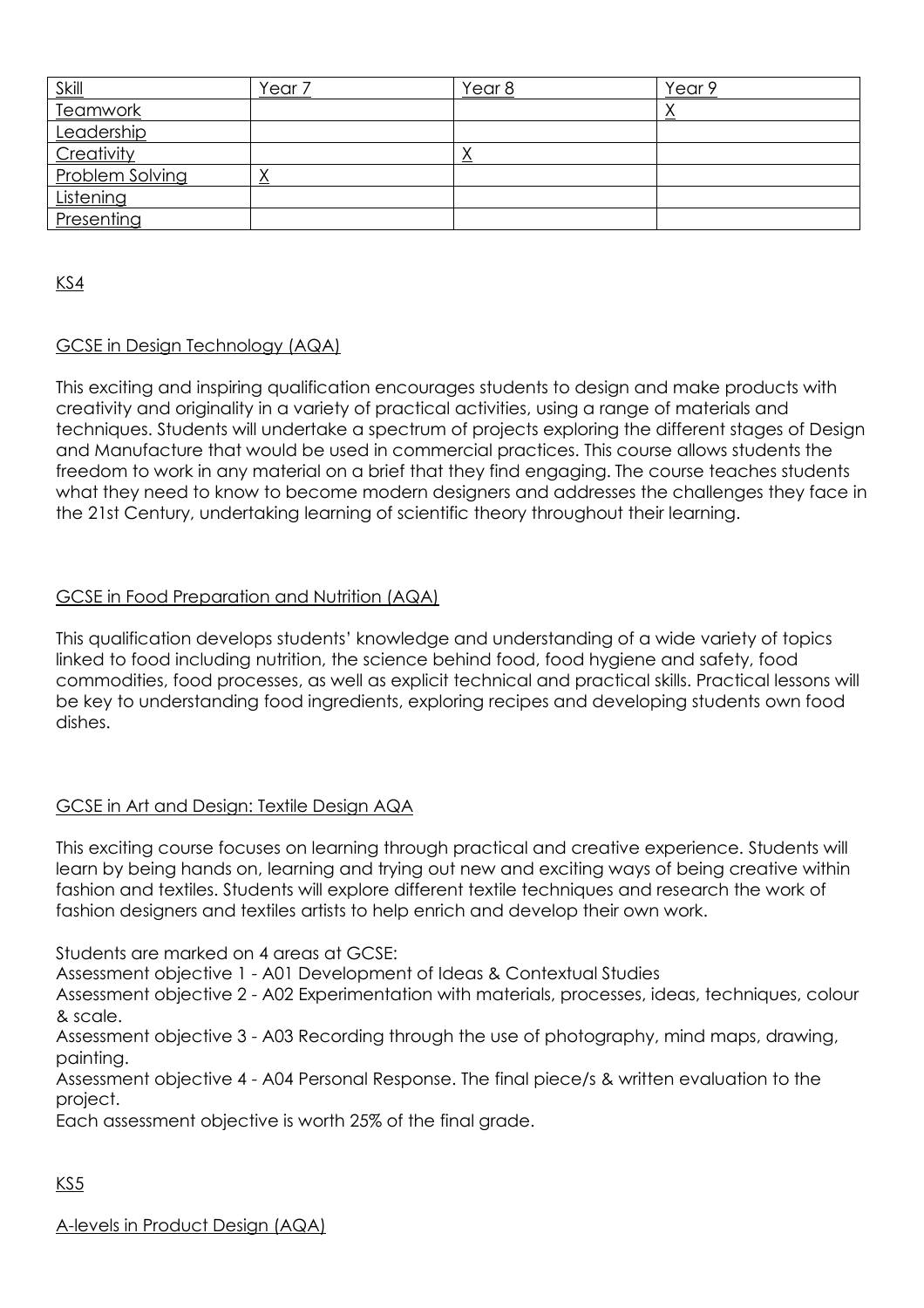This creative and thought-provoking qualification gives students the practical skills, theoretical knowledge and confidence to succeed in a number of careers, especially those in the creative industries. They will investigate historical, social, cultural, environmental and economic influences on design and technology, whilst enjoying opportunities to put their learning into practice by producing prototypes of their choice using the iterative design process. Students will gain a real understanding of what it means to be a designer, alongside the knowledge and skills sought by higher education and employers. A key requirement of the course is the use of mathematical skills and these will be tested in the exams.

An understanding of scientific theory is also expected. Students will study:

- Materials and their applications
- Performance characteristics of materials
- Enhancement of materials
- Design and making principles.

## Art and Design: Textile Design AQA

In A-level Art and Design: Textile Design you will develop your own skills and knowledge through creative exploration. You will be given themes to inspire, together with technical guidance & contextual stimulus you will develop original projects and fashion & textile outcomes. You will learn how to use an extensive range of techniques and processes that embrace the 3 areas of embroidery, print & weave. Fashion illustration & portfolio & sketchbook presentation is also taught and individual style is nurtured. Lessons are practical where students develop their project while receiving support and guidance to help further their own creative journey. New techniques and skills are fed into the course and students create technical & contextual sketchbooks that supports their own project development.

## **IMPLEMENTATION**:

## **ADT feedback Policy:**

In order to ensure that students make the best progress possible, homework is set as appropriate, at least 3 times a half term via MS Teams and teacher feedback is given. Class work should show clear feedback either peer-assessed/ self-assessed or teacher assessed.

There should be clear evidence of DIRT in students' books in purple pen. Students should record feedback on sheets created by staff at the start of each term that is stuck in their book. Students will be expected to record the feedback given and where the piece of work is located.

## **Schemes of Learning:**

Our schemes of learning include:

#### **Long term overviews:**

- Clear links to prior learning (Y7 linked to KS2, Y7 to Y8 and so on)
- Topic outline summarising key content

## **Medium term plans:**

- Root enquiry and key enquiry questions

- Key Knowledge, Skills and Understanding (delivered through know, apply, extend learning objectives/outcomes)